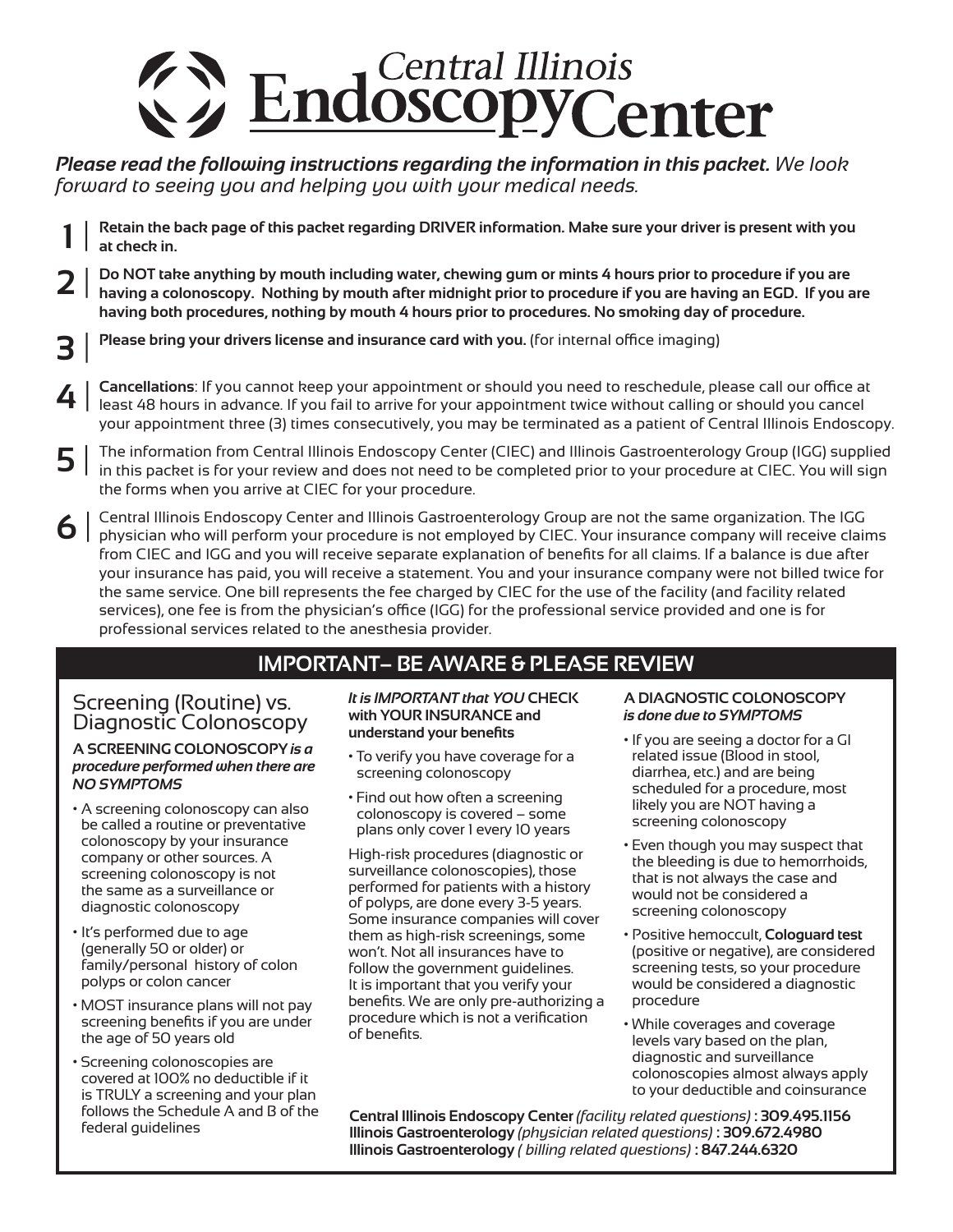### **PROCEDURE INfORMATION**

**Colonoscopy** is a procedure that enables your physician to examine the lining of the colon (large bowel) for abnormalities by inserting a flexible tube that is about the thickness of your finger into the anus and advancing it slowly into the rectum and colon. If there are any abnormalities the physician will take an instrument to take biopsies of the lining of the colon. If the physician detects polyps (little growths on the wall of the colon) he will remove them if he is able. Most people have sedation for this and go to sleep but you may feel abdominal pressure, bloating, or cramping. When the procedure is done you will be monitored in the recovery room. The physician will come and talk to you and your driver. You may not remember what the doctor tells you because of the sedation you received.

*You will not be allowed to drive after any procedure you were sedated for. Do not drink alcohol, operate equipment or make important decisions until the following day.*

**EGD or Upper GI Endoscopy** is a procedure that enables your physician to examine the lining of the upper part of your gastrointestinal tract, the esophagus (swallowing tube), stomach, and duodenum (first portion of the small intestine) using a thin flexible tube with its own lens and light source. This is more accurate than xray films for detecting inflammation, ulcers, or tumors of the esophagus, stomach, and duodenum. Depending on your doctor you may have your throat sprayed prior to the procedure as a local anesthetic. Most people are given sedation for the procedure. You may be given this through an IV to help you relax during the procedure. Most people go to sleep. You will be on your left side and the scope will go in through the mouth. Small tissue samples, (biopsies) can be taken to help with diagnosis and treatment of your condition. Biopsies are taken for many reasons and do not necessarily mean that cancer is suspected. You will be monitored in the recovery room and the physician will come and talk to you and your driver after the procedure. You may not remember what the doctor tells you because of the sedation that was given. For the best (and safest) examination the stomach must be completely empty.

*Do not eat or drink anything after midnight prior to your procedure. This includes water.*

*You will not be allowed to drive after any procedure you were sedated for. Do not drink alcohol, operate equipment or make important decisions until the following day.*



**flexible sigmoidoscopy** is a procedure that enables your physician to examine the lining of the rectum and a portion of the colon (large bowel) by inserting a flexible tube that is about the thickness of your finger into the anus and advancing it slowly into the rectum and lower part of your colon. If you receive sedation for the procedure you may go to sleep but still feel abdominal pressure, bloating, or cramping. If the physician sees an area that needs evaluation in greater detail, a biopsy (sample of the lining) may be obtained and submitted to a laboratory for greater analysis. If polyps (growths formed on the lining of your colon which vary in size) are found, they can be biopsied or possibly removed; however, your doctor may recommend that you have a colonoscopy to do a complete exam of your colon. You will be monitored in the recovery room after your procedure and the physician will come and talk to you and your driver. If you receive sedation for this procedure, you may not remember what the doctor tells you.

*You will not be allowed to drive after any procedure you were sedated for. Do not drink alcohol, operate equipment or make important decisions until the following day.*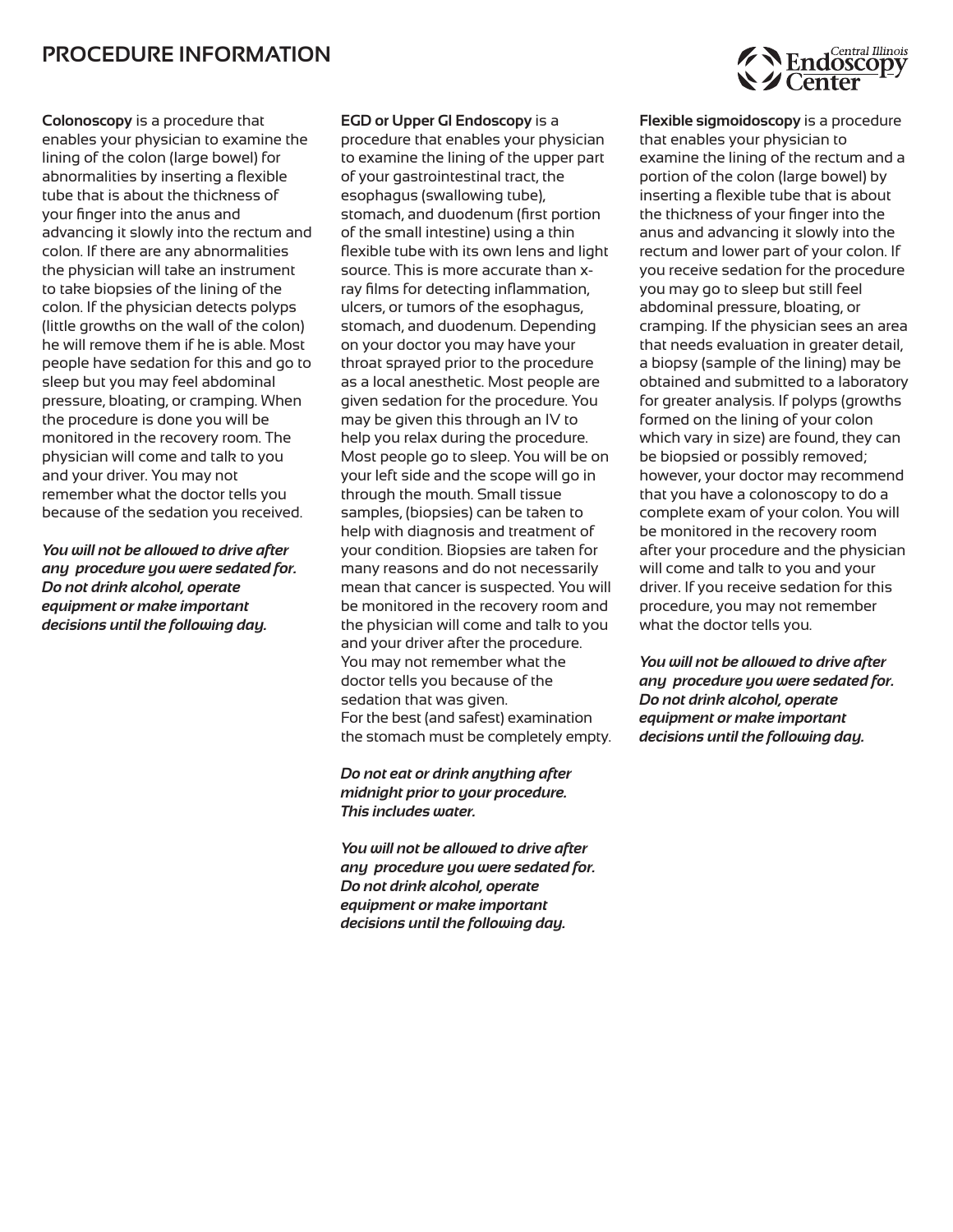# **COlONOsCOPy/flEXIBlE sIGMOIDOsCOPy/UPPER GI ENDOsCOPy INfORMED CONsENT**



#### You will sign a consent form specific to your procedure prior to the start of the procedure. The form below contains the specific consents and information for each procedure as well as the parts of the consent that are common to each consent form.

I, patient name, date of birth, do hereby authorize IGI Physician and any assistant(s) he/she may designate to perform upon me the procedure of:

- Colonoscopy WITH POSSIBLE BIOPSY AND/OR POLYPECTOMY with the accompanying sedation/analgesia as necessary.
- Flexible Sigmoidoscopy WITH POSSIBLE BIOPSY AND/OR POLYPECTOMY with the accompanying sedation/analgesia as necessary.
- Upper GI Endoscopy WITH POSSIBLE BIOPSY AND/OR POLYPECTOMY AND/OR DILATION with the accompanying sedation/analgesia as necessary.

**1.** I understand that this is a procedure performed to examine the inside of my:

COLONOSCOPY - colon, or large intestine. The examination uses a long, flexible fiber-optic lighted tube that allows for viewing inside the colon in order to evaluate its health and diagnose conditions affecting your colon.

FLEXIBLE SIGMOIDOSCOPY- colon, or large intestine. The examination uses a long, flexible fiber-optic lighted tube that allows for viewing inside the colon in order to evaluate its health and diagnose conditions affecting your colon.

UPPER GI ENDOSCOPY - esophagus, stomach and duodenum. The examination uses a long, flexible fiber-optic lighted tube that allows for viewing inside of these organs. The physician inserts the fiber-optic tube into your mouth and moves it into your gastrointestinal tract.

**2.** I understand that the procedure may not be able to be completed due to poor preparation, disease or other problems.

**3. (COlONOsCOPy)** I understand that the procedure is generally safe, but certain risks accompany any endoscopic procedure. The risks of a Colonoscopy include but are not limited to:

- Perforation. This is a hole created in the lining of the colon that may require surgery to repair. The risk is increased when there is a biopsy taken or a polyp removed.
- Bleeding. The risk is increased when there is a biopsy taken or a polyp removed. This can happen up to 14 days following the procedure. Blood transfusions may be needed if there is a lot of bleeding and may even require another colonoscopy or surgery to repair.
- Discomfort. A small possibility exists that you cannot be completely sedated and therefore may experience some pain and discomfort during the procedure.
- Rare, unusual reactions, such as aspiration, splenic injury, including possible death, following any endoscopic procedure. • Infection.
- Reactions to the IV sedative drugs/topical anesthetic spray including but not limited to rash, low blood pressure, breathing difficulty, irritation of the skin and impaired oxygen delivery.

**3. (flEXIBlE sIGMOIDOsCOPy)** I understand that the procedure is generally safe, but certain risks accompany any endoscopic procedure. The risks of a Flex Sigmoidoscopy include but are not limited to:

- Perforation. This is a hole created in the lining of the colon that may require surgery to repair. The risk is increased when there is a biopsy taken or a polyp removed.
- Bleeding. The risk is increased when there is a biopsy taken or a polyp removed. This can happen up to 14 days following the procedure. Blood transfusions may be needed if there is a lot of bleeding and may even require another colonoscopy or surgery to repair.
- Discomfort. A small possibility that you cannot be completely sedated and therefore may experience some pain and discomfort during the procedure.
- Rare, unusual reactions, such as aspiration, splenic injury, including possible death, following any endoscopic procedure.
- Infection.
- Reactions to the IV sedative drugs/topical anesthetic spray including but not limited to rash, low blood pressure, breathing difficulty, irritation of the skin and impaired oxygen delivery.

**3. (UPPER GI ENDOsCOPy)** I understand that the procedure is generally safe, but certain risks accompany any endoscopic procedure. The risks of a/an Upper GI Endoscopy include, but are not limited to the following:

- Perforation. This is a hole created in the lining of the esophagus, stomach or duodenum that may require surgery to repair. The risk is increased when there is a biopsy taken, a polyp removed or the esophagus dilated.
- Bleeding. The risk is increased when there is a biopsy taken or a polyp removed. This is usually minor and can be stopped through the endoscopy. Rarely, surgery is needed to stop the bleeding.
- Discomfort. A small possibility that you cannot be completely sedated and therefore may experience some pain and discomfort during the procedure.
- Rare, unusual reactions, such as aspiration, possible death, following any endoscopic procedure.
- Infection.
- Reactions to the IV sedative drugs/topical anesthetic spray including but not limited to rash, low blood pressure, breathing difficulty, irritation of the skin and impaired oxygen delivery. • Broken teeth.

**4.** I understand that the practice of medicine is not an exact science, and no guarantee can be made regarding the outcome of my planned procedure.

- **5.** I understand there are alternatives to this procedure including: • Colonoscopy - barium enema, flexible sigmoidoscopy and virtual colonoscopy.
	- Flexible Sigmoidoscopy barium enema, colonoscopy and virtual colonoscopy.
	- Upper GI Endoscopy Upper GI barium x-ray is an alternative to this procedure.

**6.** I understand that if any immediate life-threatening events happen during the procedure, they will be treated accordingly.

**7.** I understand that a Colonoscopy/Flexible Sigmoidoscopy/ Upper GI Endoscopy is not completely accurate and occasionally abnormalities including cancer may be missed and that a Colonoscopy/Flexible Sigmoidoscopy/Upper GI Endoscopy does not provide 100% protection against cancer.

**8.** A resident (doctor in training) may participate in my procedure, as well as the extent of the resident's participation and I have agreed to the resident's participation. I understand that I may refuse to be involved with the formal training of medical and other students without this affecting my care and treatment in a negative way.

**9.** I consent to the entering of authorized personnel and observers including students to the procedure room.

**10.** I consent to the photographing, videotaping, audio or other digital recordings, or the televising of the operations or procedures to be performed including necessary portions of my body for medical, scientific or educational purposes. I understand that my identity will not be revealed by the pictures or the writings that accompany them and I have the right to request the stopping of any recording or filming. I consent to the pictures or by writings that accompany them and I have the right to request the stopping of any recording or filming.

**11.** I understand I am at potential risk of infection transmission upon entering the medical facility. This risk includes, but is not limited to, a risk posed by the procedure, staff, patients, or the event of any disease outbreak as identified by local state or federal departments.

**12.** I consent that I could receive moderate or deep sedation during the procedure. Sedation may be used in the event deemed necessary during the course of the procedure.

**13.** By signing this I acknowledge that I received and been given written or verbal instructions on the following forms: MD disclosure form, Patient Rights and Responsibilities, Patient Privacy and Advanced Directives.

**14. I CERTIfy THAT I HAvE READ OR HAD READ TO ME THE CONTENTs Of THIs fORM. I UNDERsTAND THE RIsKs, sIDE EffECTs AND AlTERNATIvEs INvOlvED IN THIs PROCEDURE. I HAvE HAD THE OPPORTUNITy TO AsK ANy QUEsTIONs WHICH I HAD AND All My QUEsTIONs WERE ANsWERED.**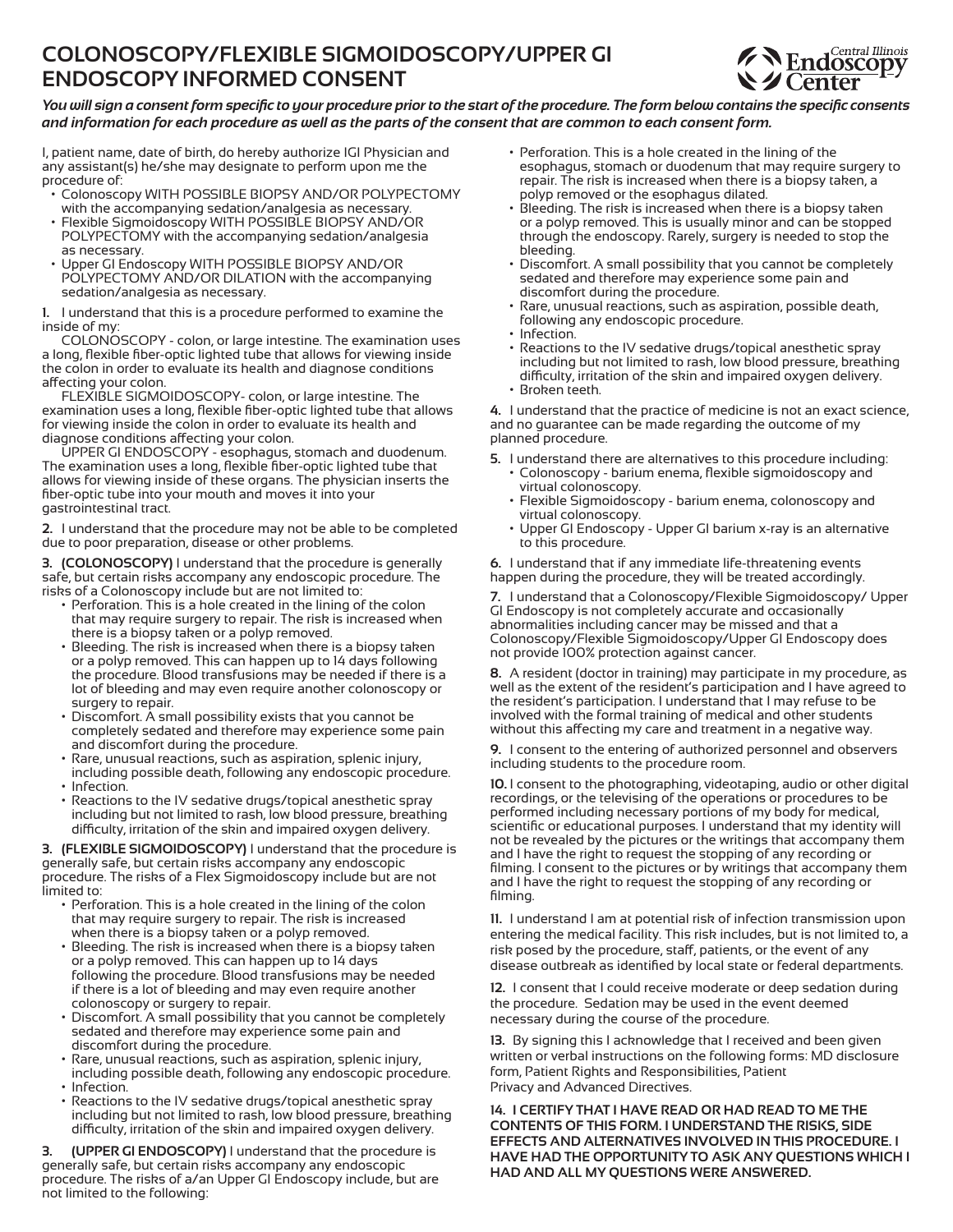### **PATIENT INfORMED CONsENT AND AUTHORIzATION fOR ANEsTHEsIA**



My provider has explained the risks and side effects of receiving anesthesia and has provided me an opportunity to have all of my questions answered to my satisfaction. I fully understand the risks and side effects explained to me, and I am electing to receive anesthesia for my procedure in order to lessen the pain I would otherwise experience.

**1.** I understand that regardless of the type of anesthesia used there are a number of common foreseeable risks and consequences which may occur. The following are some, but not all of the common foreseeable risks and consequences which I have been told can occur: (i) sore throat and hoarseness, (ii) nausea and vomiting, (iii) muscle soreness, (iv) injury to the eyes. Further, I understand instrumentation in the mouth to maintain an open airway during anesthesia might unavoidably result in dental damage including fracture or loss of teeth, bridgework, dentures, crowns and fillings, laceration of the gums or lips.

**2.** I understand that any medications I am currently taking may cause complications with the administration anesthesia /and/or the procedure that my provider is performing. I understand that it is my best interest to inform my doctors about the nature of any medications I am currently taking including but not limited to aspirin, cold remedies, narcotics, PCP, marijuana, and cocaine.

**3.** I understand the more serious risks and consequences of anesthesia include but are not limited to; (i) changes in blood pressure, (ii) allergic/drug reaction, (iii) awareness of the surgery, (iv) injury to my baby if pregnant, (v) aspiration (vi) cardiac arrest and/or respiratory arrest, (vii) brain damage, (viii) paralysis or (viiii) death.

**4.** I acknowledge the anesthesia provider has told me that in his/her medical judgment the type(s) of anesthesia I could receive is/are General/MAC anesthesia and regional anesthetic. I have listened to the anesthesia provider's explanation of the type(s) of anesthesia I may receive, its benefits and common foreseeable risks and consequences as well as those of its alternatives. I now accept his/her recommendation and elect to receive anesthesia.

**5.** I understand that during my procedure/operation/treatment invasive monitoring may be necessary. I understand the risks and benefits associated with this type of monitoring which have been fully explained to me.

**6.** I understand that while I am receiving anesthesia, conditions may develop which require modifying or extending this consent. I therefore authorize modifications or extension of this consent that professional judgment indicates to be necessary under the circumstances.

**7.** I acknowledge I have not eaten or drank anything, not even water, per instructions previously provided to me by my provider and/or center staff unless permitted by the staff.

**8.** I consent to appropriate tests and treatments which may better evaluate my risk and prepare me for surgery as part of my medical care associated with this procedure/operation/treatment.

**9.** I understand that my anesthesia care will be given under the supervision of a procedural endoscopist and administered by a Certified Registered Nurse Anesthetists.

**10.** I, the undersigned patient, give my consent to the provider, its anesthesia group, and their agents to: (i) use or disclose my protected health information ("PHI") to carry out treatment, payment or health care operations; (ii) release information minimally necessary to meet the requested treatment, payment, or healthcare operation need to any other provider or its employees upon a representation that the provider will use the information for treatment or payment; (iii) disclose billing information to an authorized individual that calls the provider with billing questions after the provider inquires as to the identity of the calling person and the calling person provides my correct social security number or health plan number; (iv) call and leave a voice mail message at my home or other number I provide them regarding medical appointments, billing or payment issues, or other information related to treatment, payment, or health care operations; (v) discuss my PHI with: (a) any person that accompanies me to a visit or procedure or is present with me when the provider is present, and (b) any person I have identified in advance of any procedure as active in my mental, physical, emotional, or spiritual care, including, but not limited to family, close personal friends, clergy, and patient advocates. I agree that I will not attempt to drive a motor vehicle immediately upon discharge for the facility, and I have arranged for an alternative means of transportation upon discharge.

#### **PATIENT ATTEsTATION**

By signing this document, I am indicating that I understand the contents of this document and its attachments (if any), agree to its provisions and consent to the administration of anesthesia during my procedure/operation/treatment. I know that if I have concerns or would like more detailed information, I can ask more questions and get more information from my attending physician. I am also acknowledging that I know that the practice of anesthesiology, medicine and surgery is not an exact science and that no one has given me any promises or guarantees about the administration of anesthesia or its results. I fully understand what I am now signing of my own free will.

#### **ANEsTHEsIA ATTEsTATION**

I attest that this patient or the representative named above has been informed about the common foreseeable risks and benefits of undergoing the anesthetic and related problems as well as its reasonable alternative(s), if any. Further questions with regard to these anesthetic and related procedures have been answered to his/her apparent satisfaction.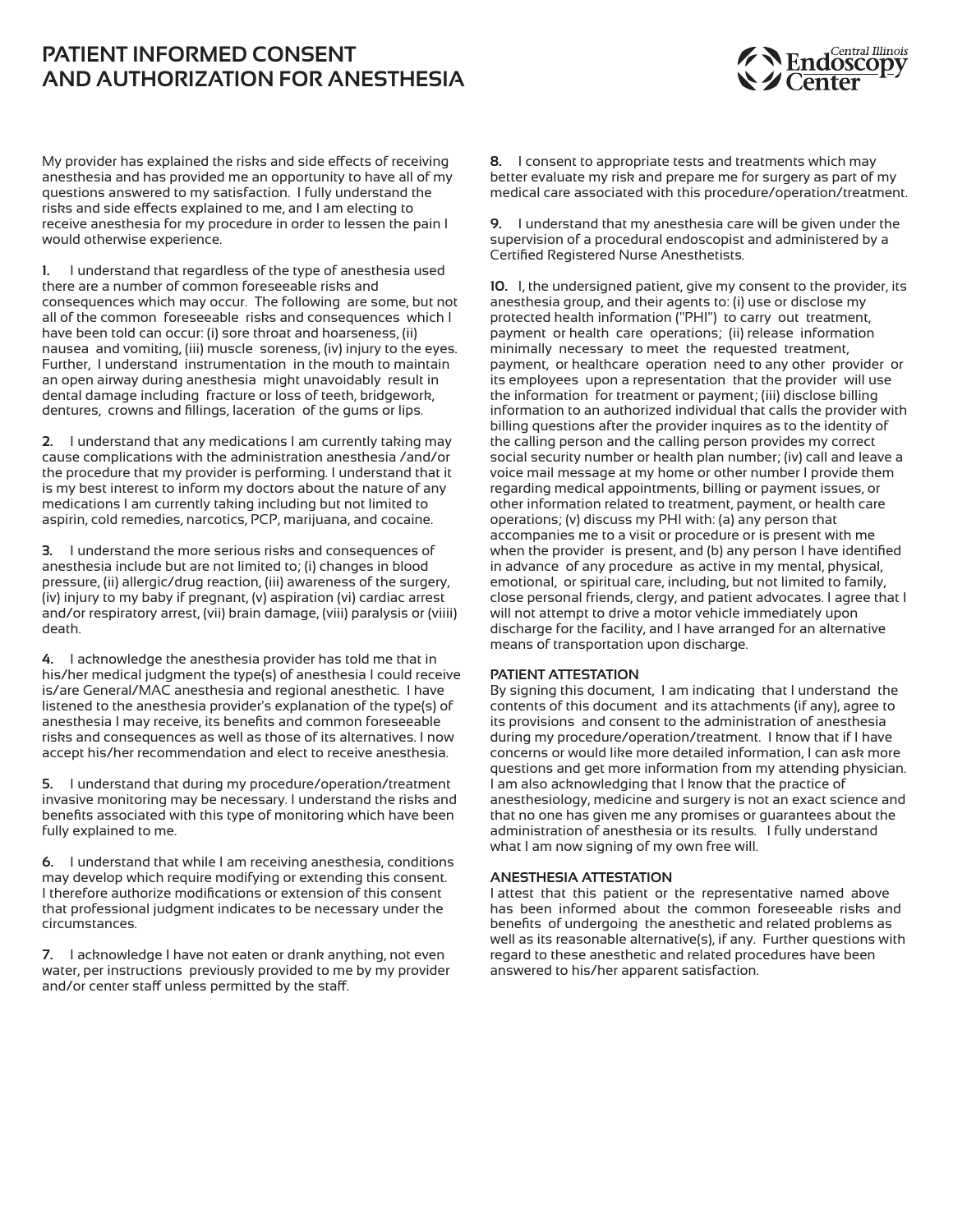# **NOTICE Of PRIvACy PRACTICEs fOR PROTECTED HEAlTH INfORMATION**



*This notice describes how medical information about you may be used and disclosed and how you can get access to this information. Please review it carefully.*

#### **Understanding your Health Record/Information**

Each time you visit a Central Illinois Endoscopy Center (CIEC), a record of your visit is made. Typically, this record contains your symptoms, examination and test results, diagnoses, treatment, and a plan for future care or treatment. This information, often referred to as your health or medical record, serves as a:

- basis for planning your care and treatment
- means of communication among the many health professionals who contribute to your care
- legal document describing the care you received
- means by which you or a third-party payer can verify that services billed were actually provided
- a tool in educating health professionals
- a source of information for public health officials charged with improving the health of the nation
- a tool with which we can assess and continually work to improve the care we render and the outcomes we achieve

Understanding what is in your record enables you to ensure its accuracy. Understanding how your health information is used helps you to better understand who, what, when, where, and why others may access your health information and make more informed decisions when authorizing disclosure to others. By reading this notice and signing the acknowledgement form, you are allowing CIEC to use, access and disclose your health information for treatment, payment, and health operations.

#### **your Health Information Rights**

Although your health record is the physical property of the healthcare practitioner or facility that compiled it, the information belongs to you. You have the right to:

- obtain a paper copy of the notice of information practices upon request
- inspect and copy your health record
- request an amendment to your health record
- obtain an accounting of disclosures of your health information
- request communication of your health information by alternative means or to an alternative location
- revoke your authorization to use or disclose health information except to the extent that action has already been taken
- request a restriction on certain uses and disclosures of your information

#### **Our Responsibilities**

This organization is required to:

- maintain the privacy of your health information
- provide you with a notice as to our legal duties and privacy practices with respect to information we collect and maintain about you
- abide by the terms of this notice
- notify you if we are unable to agree to a requested restriction
- accommodate reasonable requests you may have to communicate health information by alternative means or to an alternative location
- protect privacy about a deceased individual as long as the information is maintained

We reserve the right to change our practices and to make the new provisions effective for all protected health information we maintain. Should our information practices change, we will provide a revised notice during registration at your next visit. We will not use or disclose your health information without your authorization, except as described in this notice.

#### **Confidentiality of Information**

Violation of the federal law and regulations by a program is a crime. Suspected violations may be reported to appropriate authorities in accordance with federal regulations.

Federal law and regulations do not protect any information about a crime committed by a patient either at the program or against any person who works for the program or about any threat to commit such a crime.

Federal laws and regulations do not protect any information about suspected abuse or neglect (of a child or an adult) from being reported under state law to appropriate state or local authorities.

#### **for More Information or to Report a Problem**

The CIEC contact person for all issues regarding patient privacy and your rights under the federal privacy standards is the Privacy Officer. Information regarding matters covered by this Notice can be requested by contacting the Privacy Officer. If you feel that your privacy rights have been violated by this facility you may submit a complaint to our Privacy Officer by sending it to:

#### **ATTN: Privacy Ocer, CIEC | 1001 Main street, suite 500B Peoria, Il , 61606**

The Privacy Officer can be contacted by telephone at 309.495.1148.

#### **Examples of Disclosures for Treatment, Payment & Health Operations**

We will use your health information for treatment. For example: Information obtained by a nurse, physician, or other member of your healthcare team will be recorded in your record and used to determine the course of treatment that would work best for you. Your physician will document in your records his or her expectations of the members of your healthcare team. We may contact you to provide appointment reminders or treatment alternatives.

We will use your health information for payment. For example: A bill may be sent to you or a third-party payer. The information on or accompanying the bill may include information that identifies you, as well as your diagnosis, procedures, and supplies used.

We will use your health information for regular health operations. For example: Members of the medical staff or members of the quality improvement team may use information in your health record to assess the care and outcomes in your case and others like it. This information will then be used in an effort to continually improve the quality and effectiveness of the healthcare and service we provide. Patient satisfaction surveys are used to determine how satisfied you are with our service. This survey may be in the form of a telephone call or a written survey.

#### **Uses or Disclosures CIEC may make without your Authorization**

BUSINESS ASSOCIATES: There are some services provided in our organization through contacts with business associates. Examples include a copy service we use when making copies of your health record or a billing service. When these services are contracted, we may disclose your health information to our business associate so that they can perform the job we've asked them to do and bill you or your third-party payer for services rendered. To protect your health information, however, we require the business associate to appropriately safeguard your information.

NOTIFICATION: We may use or disclose information to notify or assist in notifying a family member, personal representative, or another person responsible for your care, your location, and general condition.

COMMUNICATION WITH FAMILY: Health professionals, using their best judgment, may disclose to a family member, other relative, close personal friend or any other person you identify, health information relevant to that person's involvement in your care or payment related to your care.

MINORS: We will follow Illinois State Law as it relates to "personal representatives" or non-emancipated minors.

RESEARCH: We may disclose information to researchers when there are established research protocols or where we have obtained a waiver from an institutional review board.

LIMITED DATA SET: We may use or disclose a limited data set (i.e.in which certain identifying information has been removed) of your protected health information for purpose of research, public health, or health care operations. Any recipient of that limited data set must agree to appropriately safeguard your information.

INCIDENTAL USES & DISCLOSURES: We are permitted to use and disclose information incidental to another use or disclosure of your protected health information permitted or required under law.

MARkETING: We may contact you to provide appointment reminders or information about treatment alternatives or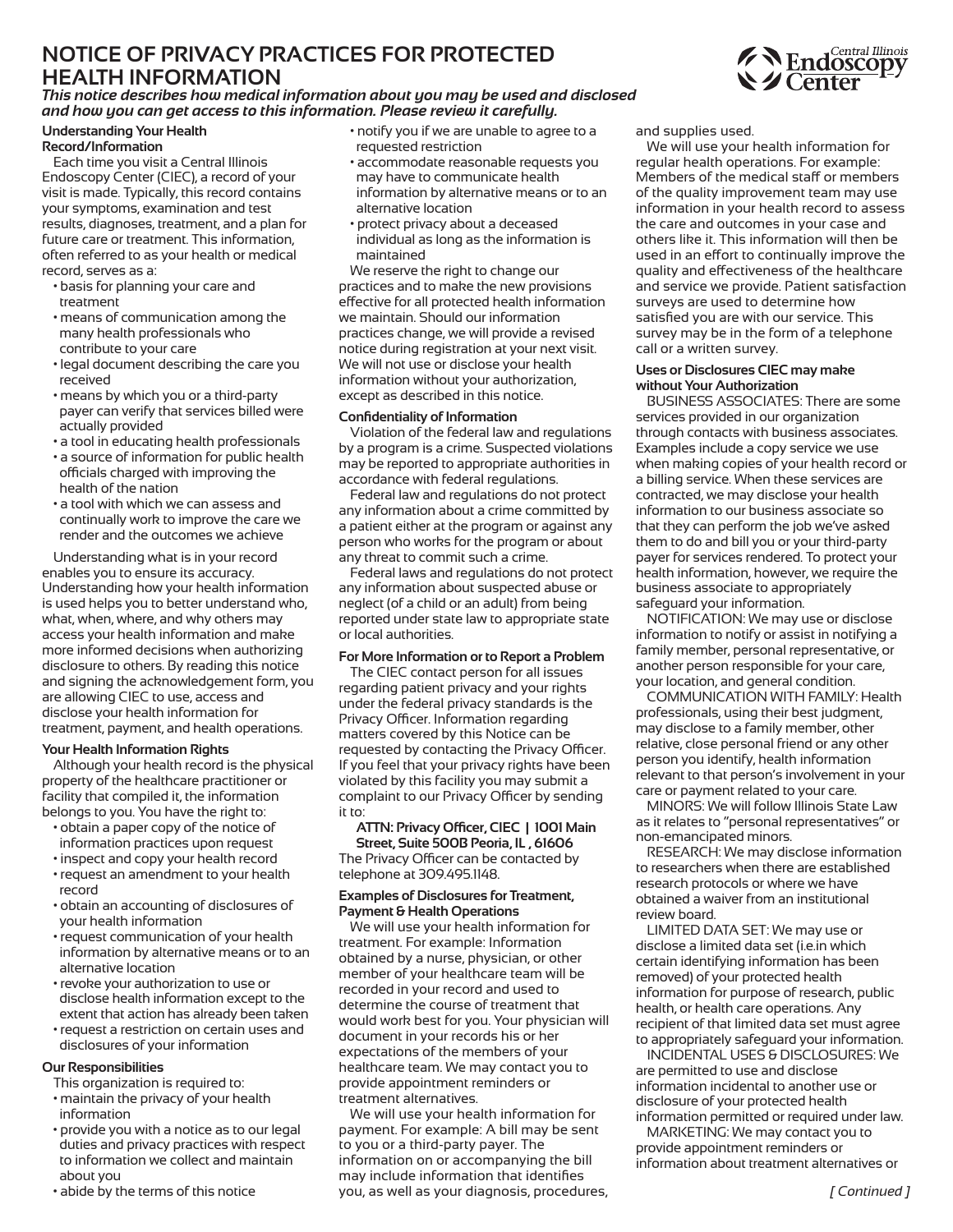### **NOTICE Of PRIvACy PRACTICEs fOR PROTECTED HEAlTH INfORMATION** *[ Continued ]*

other health-related benefits and services that may be of interest to you. We do not provide patient information to other organizations.

FOOD & DRUG ADMINISTRATION (FDA): We may disclose to the FDA health information relative to adverse events with respect to food, supplements, product and product defects, or post marketing surveillance information to enable product recalls, repairs, or replacement.

WORkERS COMPENSATION: We may disclose health information to the extent authorized by and to the extent necessary to comply with laws relating to workers compensation or other similar programs established by law.

PUBLIC HEALTH: As required by law, we may disclose your health information to public health or legal authorities charged with preventing or controlling disease, injury, or disability.

CORRECTIONAL INSTITUTION: Should you be an inmate of a correctional institution, we may disclose to the institution or agents thereof health information necessary for your health and the health and safety of other individuals.

LAW ENFORCEMENT: We may disclose health information for law enforcement

purposes as required by law or in response to a valid subpoena.

**your Right to Inspect & Copy:** You generally have the right to inspect and obtain a copy of any protected health information in your medical record, information compiled in anticipation of use in a civil, criminal or administrative proceeding and certain other health information which the law restricts CIEC from disseminating.

Federal law makes provisions for your health information to be released to an appropriate health oversight agency, public health authority or attorney, provided that a work force member or business associate believes in good faith that we have engaged in unlawful conduct or have otherwise violated professional or clinical standards and are potentially endangering one or more patients, workers or the public.

#### **Examples of Disclosures by Illinois state law that Require specific Patient Authorization**

In general, release of medical records is restricted except where Federal or State Law allows. The following Medical Records disclosures require your written permission:

• Patients with high blood pressure to the



Illinois High Blood Pressure Registry.

- Patients of an advanced practical nurse to the Advanced Practice Nursing Board/Department of Professional Regulation
- Patients of a podiatrist to the Podiatric Medical Licensing Board.
- Patients of an impaired physician (physical or mental) to the Medical Disciplinary Board.
- Patients who receive genetic testing may have results released to you and to person you designate in writing to receive the information. In the case of minors under 18 years of age, parents/legal guardians may be notified with written permission except where allowed by law.

We will use your health information for payment. For example: A bill may be sent to you or a third-party payer. The information on or accompanying the bill may include information that identifies you, as well as your diagnosis, procedures, and supplies used.

*CIEC reserves the right to change the terms of its privacy notice and to make the new provisions eective for all protected health information that CIEC maintains.*

# **PATIENT RIGHTs & REsPONsIBIlITIEs**

#### **POlICy**

Central Illinois Endoscopy Center believes that health care is a cooperative effort between you as the patient, your physician, and our employees. You are a key member of the treatment team. Recognizing that patients have rights, we have listed below the things you may expect and, in turn, your responsibilities while a patient at Central Illinois Endoscopy Center.

Central Illinois Endoscopy and medical sta have adopted the following statement of patient rights. These rights are explained to the patient or the patient's representative (as allowed under state law). These rights shall include, but not be limited to:

#### **PATIENT RIGHTs**

1. You have the right to considerate and respectful care with dignity and without discrimination, abuse, harassment or reprisal.

2. You have the right to be involved in your plan of care and treatment.

3. You have the right to obtain from your physician complete current information concerning diagnosis, treatment, and prognosis in terms you can be reasonably expected to understand. When it is not medically advisable to give such information to you, the information should be made available to an appropriate person on your behalf.

4. You have the right to receive from your physician information necessary to give

informed consent prior to the start of procedures and/or treatments involving substantial risks. Except in emergencies, such information for informed consent should include but not necessarily be limited to specific procedures and/or treatments and the medically significant risks involved. Where medically significant alternatives for care or treatment exist, or when you request information concerning medical alternatives, you have the right to such information.

5. You have the right to know the name of the person responsible for performing your procedures and/or treatments

6. You have the right to refuse treatment and to be informed of the medical consequences of your action.

7. You have the right to prepare and submit an advance directive, such as a living will, and to choose someone to make decisions for you in case you cannot do so yourself. You may change your mind about health care decisions at any time.

8. You have the right to every consideration of your privacy concerning your own medical care program. Case discussion, consultation, examination, and treatment are confidential and should be conducted discreetly.

9. You have the right to expect that all communications and records pertaining to your care be treated as confidential except as otherwise provided by law or contractual agreements.

10. You have the right to access information contained in your records, as allowed by policy and by law.

11. You have the right to expect that within its capacity, the physicians and staff will make reasonable response to your request for services. When medically indicated, you may be transferred to another physicians office only after you have received complete information and explanation concerning the needs for and alternatives to such a transfer.

12. You have the right to expect reasonable continuity of care. You have the right to expect your physician or a delegate of your physician to inform you of your continuing health-care requirements following discharge.

13. You have the right to examine and receive an explanation of your bill, regardless of source of payment, and you shall be informed of services for which your insurance policy does not provide coverage.

14. It is CIEC's goal and commitment to provide a safe and secure environment for all our patients, visitors and employees.

15. If you need to communicate problems or issues concerning your medical care, please contact the facility manager.

16. You have the right to change your GI physician if another GI physician is available and agrees to the change.

17. You have the right to refuse to participate in experimental research.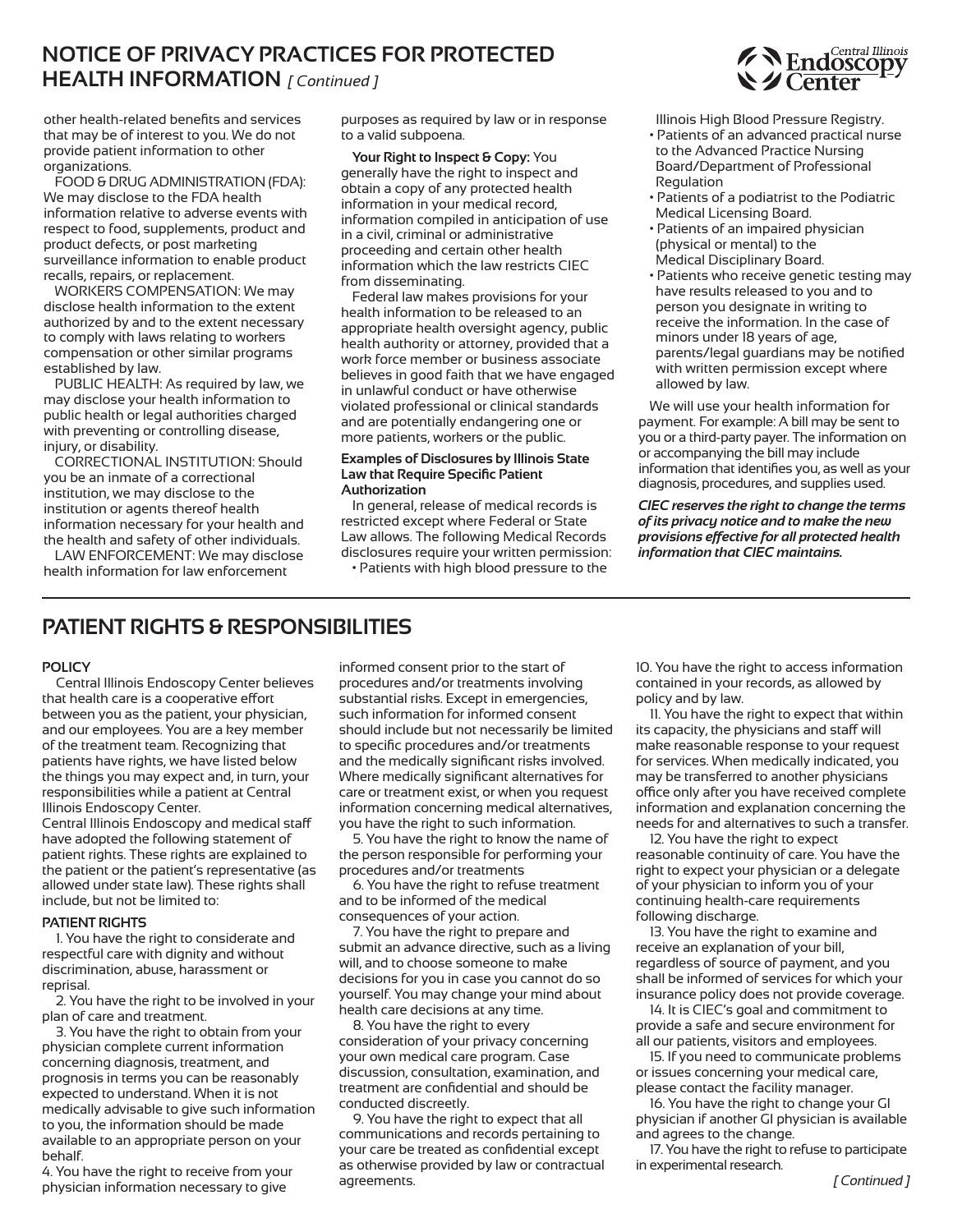### **PATIENT RIGHTs & REsPONsIBIlITIEs** *[ Continued ]*

#### **PATIENT REsPONsIBIlITIEs**

1. Your physician expects that you or your family will provide complete and accurate information to the best of your ability about your health, any medications including overthe-counter products and dietary supplements and any allergies or sensitivities.

2. In order to facilitate your care and the efforts of your physician and the office employees in their efforts to provide care, you are expected to follow their instructions and medical orders.

3. Duly authorized members of your family are expected to be available to office personnel for review of your treatment in the event you are unable to properly

communicate with the physicians or nurses. 4. The office expects that you will cooperate with all personnel and ask questions if directions and/or procedures are not clearly understood.

5. You are expected to be considerate of

other patients and office personnel and to assist in the control of noise, smoking, and the number of visitors with you at any one time. You are also expected to be respectful of the property of other persons and the property of the office.

6. It is expected that you will not take drugs which have not been prescribed by your attending physician and administered by office employees and that you will not consume any alcoholic beverages or toxic substances not allowed by your physician during your stay or after your stay as prescribed by your physician.

7. You are expected to observe all safety regulations that you have been made aware of by both verbal and other means.

8. You are responsible to inform the office about any living will, medical power of attorney, or other directive that could affect your care.

9. You are financially responsible for any charges not covered by your insurance.

#### **COMPlAINT/GRIEvANCE PROCEDURE. yOU/yOUR REPREsENTATIvE's RIGHTs INClUDE**

1. Discussion of any concerns/ dissatisfaction with the care received, which cannot be resolved by available staff, by contacting the Practice Administrator at (309) 495-1184 or ask any staff member to contact them on your behalf.

2. You may also contact the Illinois Department of Public Health 24-hour hotline, 1-800-252-4343 or Illinois Department of Public Health, Office of Health Care Regulation, 525 W. Jefferson Street, 5th Floor, Springfield, IL 62761-0001 or (AAAHC) Accreditation Association for Ambulatory Health Care, 5250 Old Orchard Rd. #200, Skokie, IL 60077 (847) 853-6060.

REFERENCE: CMS Conditions of Participation 416.50(a) 2-2020 www.medicare.gov/claims-andappeals/medicare-rights/gethelp/ombudsman.html

### **sTATEMENT Of IllINOIs lAW ON ADvANCE DIRECTIvEs & DNR ORDERs**

You have the right to make decisions about the health care you get now and in the future. An advance directive is a written statement you prepare about how you want your medical decisions to be made in the future, if you are no longer able to make them for yourself. A do not resuscitate order (DNR order) is a medical treatment order that says cardiopulmonary resuscitation (CPR) will not be used if your heart and/or breathing stops.

Federal law requires that you be told of your right to make an advance directive when you are admitted to a health-care facility. Illinois law allows for the following three types of advance directives: (1) health care power of attorney; (2) living will; and (3) mental health treatment preference declaration. In addition, you can ask your physician to work with you to prepare a DNR order. You may choose to discuss with your health-care professional and/or attorney these different types of advance directives as well as a DNR order. After reviewing information regarding advance directives and a DNR order, you may decide to make more than one. For example, you could make a health care power of attorney and a living will.

If you have one or more advance directives and/or a DNR order, tell your health-care professional and provide them with a copy. You may also want to provide a copy to family members, and you should provide a copy to those you appoint to make these decisions for you. State law requires copies of sample advance directive forms. In addition, this web site provides a copy of these forms and a copy of the Illinois Department of Public Health (IDPH) Uniform Do Not Resuscitate (DNR) Advance Directive.

#### **Health Care Power of Attorney**

The health care power of attorney lets you choose someone to make health-care decisions for you in the future, if you are no longer able to make these decisions for yourself. You are called the "principal" in the power of attorney form and the person you choose to make decisions is called your "agent." Your agent would make health-care decisions for you if you were no longer able to make these decisions for yourself. So long as you are able to make these decisions, you will have the power to do so. You may use a standard health care power of attorney form or write your own. You may give your agent specific directions about the health care you do or do not want.

The agent you choose cannot be your health-care professional or other healthcare provider. You should have someone who is not your agent witness you signing the power of attorney.

The power of your agent to make healthcare decisions on your behalf is broad. Your agent would be required to follow any specific instructions you give regarding care you want provided or withheld. For example, you can say whether you want all lifesustaining treatments provided in all events; whether and when you want lifesustaining treatment ended; instruments regarding refusal of certain types of treatments on religious or other personal grounds; and instructions regarding anatomical gifts and disposal of remains.

Unless you include time limits, the health care power of attorney will continue in effect from the time it is signed until your death. You can cancel your power of attorney at any time, either by telling someone or by canceling it in writing. You can name a backup agent to act if the first

one cannot or will not take action. If you want to change your power of attorney, you must do so in writing.

#### **living Will**

A living will tells your health-care professional whether you want deathdelaying procedures used if you have a terminal condition and are unable to state your wishes. A living will, unlike a health care power of attorney, only applies if you have a terminal condition. A terminal condition means an incurable and irreversible condition such that death is imminent and the application of any death delaying procedures serves only to prolong the dying process.

Even if you sign a living will, food and water cannot be withdrawn if it would be the only cause of death. Also, if you are pregnant and your health-care professional thinks you could have a live birth, your living will cannot go into effect.

You can use a standard living will form or write your own. You may write specific directions about the death-delaying procedures you do or do not want.

Two people must witness your signing of the living will. Your health-care professional cannot be a witness. It is your responsibility to tell your health-care professional if you have a living will if you are able to do so.

You can cancel your living will at any time, either by telling someone or by canceling it in writing.

If you have both a health care power of attorney and a living will, the agent you name in your power of attorney will make your health care decisions unless he or she is unavailable.

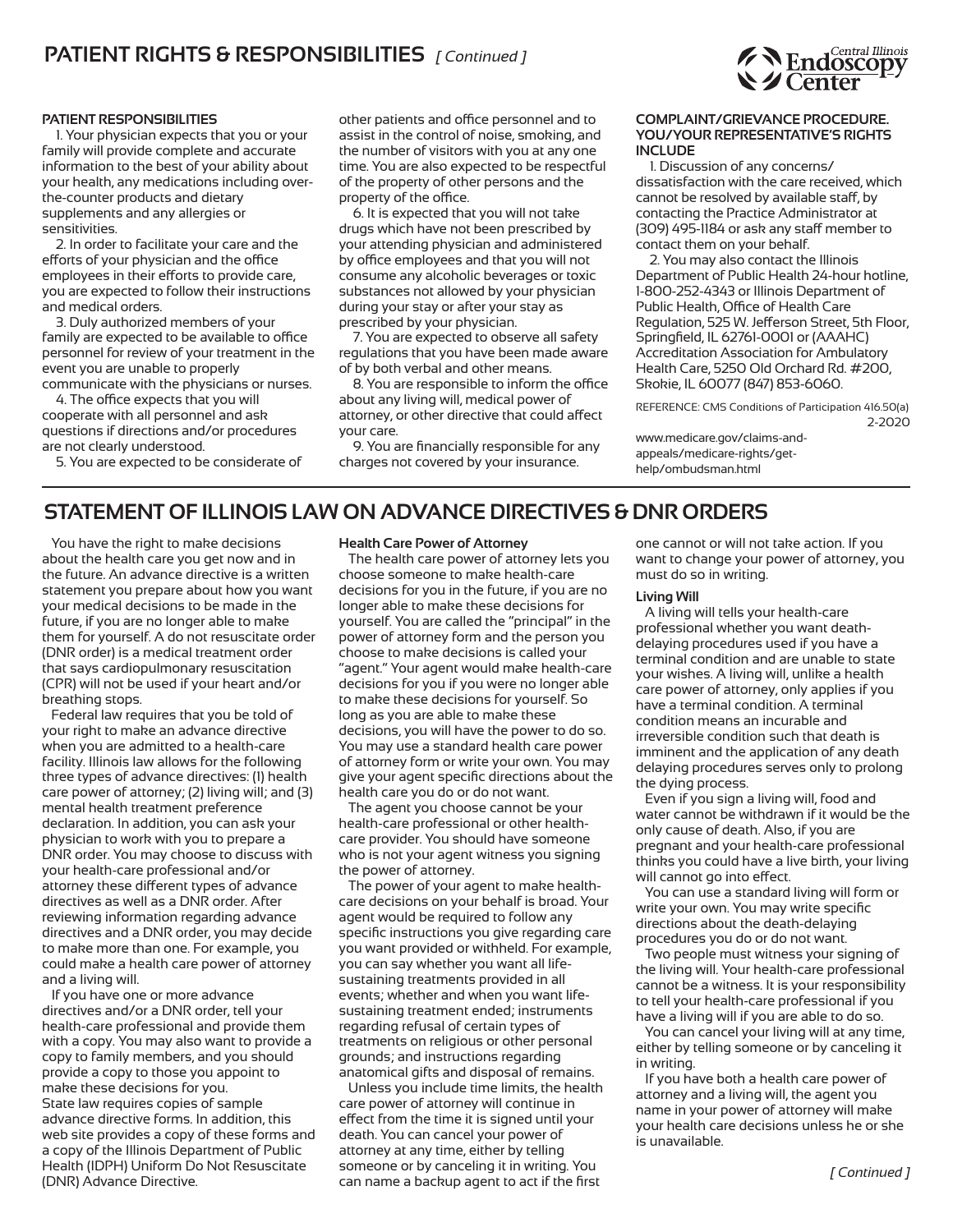### **sTATEMENT Of IllINOIs lAW ON ADvANCE DIRECTIvEs & DNR ORDERs** *[ Continued ]*

#### **Do-Not-Resuscitate Order**

You may also ask your health care professional about a do-not-resuscitate order (DNR order). A DNR order is a medical treatment order stating that cardiopulmonary resuscitation (CPR) will not be attempted if your heart and/or breathing stops. The law authorizing the development of the form specifies that an individual (or his or her authorized legal representative) may execute the IDPH Uniform DNR Advance Directive directing that resuscitation efforts shall not be attempted. Therefore, a DNR order completed on the IDPH Uniform DNR Advance Directive contains an advance directive made by an individual (or legal representative), and also contains a physician's order that requires a physician's signature.

Before a DNR order may be entered into your medical record, either you or another person (your legal guardian, health care power of attorney or surrogate decision maker) must consent to the DNR order. This consent must be witnessed by two people who are 18 years or older. If a DNR order is entered into your medical record, appropriate medical treatment other than CPR will be given to you. This web site provides a link to guidance for individuals, health-care professionals and health-care providers concerning the IDPH Uniform DNR Advance Directive.

#### **What Happens if you Don't Have an Advance Directive:**

Under Illinois law, a health care "surrogate" may be chosen for you if you cannot make health-care decisions for yourself and do not have an advance directive. A health care surrogate will be one of the following persons (in order of priority): guardian of the person, spouse, and adult child(ren)), either parent, and adult brother or sister, any adult grandchild(ren), a close friend, or guardian of the estate.

The surrogate can make all health-care decisions for you, with certain exceptions. A health care surrogate cannot tell your health-care professional to withdraw or withhold life-sustaining treatment unless you have a "qualifying condition", which is a terminal condition, permanent unconsciousness, or an incurable or irreversible condition. A "terminal condition" is an incurable or irreversible injury for which there is no reasonable prospect of cure or recovery, death is imminent and lifesustaining treatment will only prolong the dying process. "Permanent unconsciousness" means a condition that, to a high degree of medical certainty, will last permanently, without improvement; there is no thought, purposeful social interaction or sensory awareness present; and providing life-sustaining treatment will only have minimal medical benefit. An "incurable or irreversible condition" means an illness or injury for which there is no reasonable prospect for cure or recovery, that ultimately will cause the patient's death, that imposes severe pain or an inhumane burden on the patient, and for which life-sustaining treatment will have minimal medical benefit.

Two doctors must certify that you cannot make decisions and have a qualifying condition in order to withdraw or withhold life-sustaining treatment. If your health care surrogate decision maker decides to withdraw or withhold life-sustaining treatment, this decision must be

witnessed by a person who is 18 years or older. A health care surrogate may consent to a DNR order, however, this consent must be witnessed by two individuals 18 years or older.

A health care surrogate, other than a court-appointed guardian, cannot consent to certain mental health treatments, including treatment by electroconvulsive therapy (ECT), psychotropic medication or admission to a mental health facility. A health care surrogate can petition a court to allow these mental health services.

#### **final Notes**

You should talk with your family, your health-care professional, your attorney, and any agent or attorney-in-fact that you appoint about your decision to make one or more advance directives or a DNR order. If they know what health care you want, they will find it easier to follow your wishes. If you cancel or change an advance directive or a DNR order in the future, remember to tell these same people about the change or cancellation.

No health-care facility, health-care professional or insurer can make you execute an advance directive or DNR Order as a condition of providing treatment or insurance. It is entirely your decision. If a health-care facility, health-care professional or insurer objects to following your advance directive or DNR order then they must tell you or the individual responsible for making your health-care decisions. They must continue to provide care until you or your decision maker can transfer you to another health-care provider who will follow your advance directive or DNR order.

### **PHysICIAN OWNERsHIP DIsClOsURE**

In accordance with Federal ASC Regulations (42 C.F.R. 416.50(a)(ii)), the following ownership disclosure is made in advance of the date of the procedure:

Central Illinois Endoscopy Center, LLC is an Illinois limited liability company. It is owned in part by the physicians of Illinois Gastroenterology Group. The physician who will be performing your procedure is an owner or employee of that practice.

You have the option to be treated at another health care facility such as OSF Saint Francis Medical Center, Unity Point - Methodist, Unity Point - Proctor or Unity Point - Pekin.

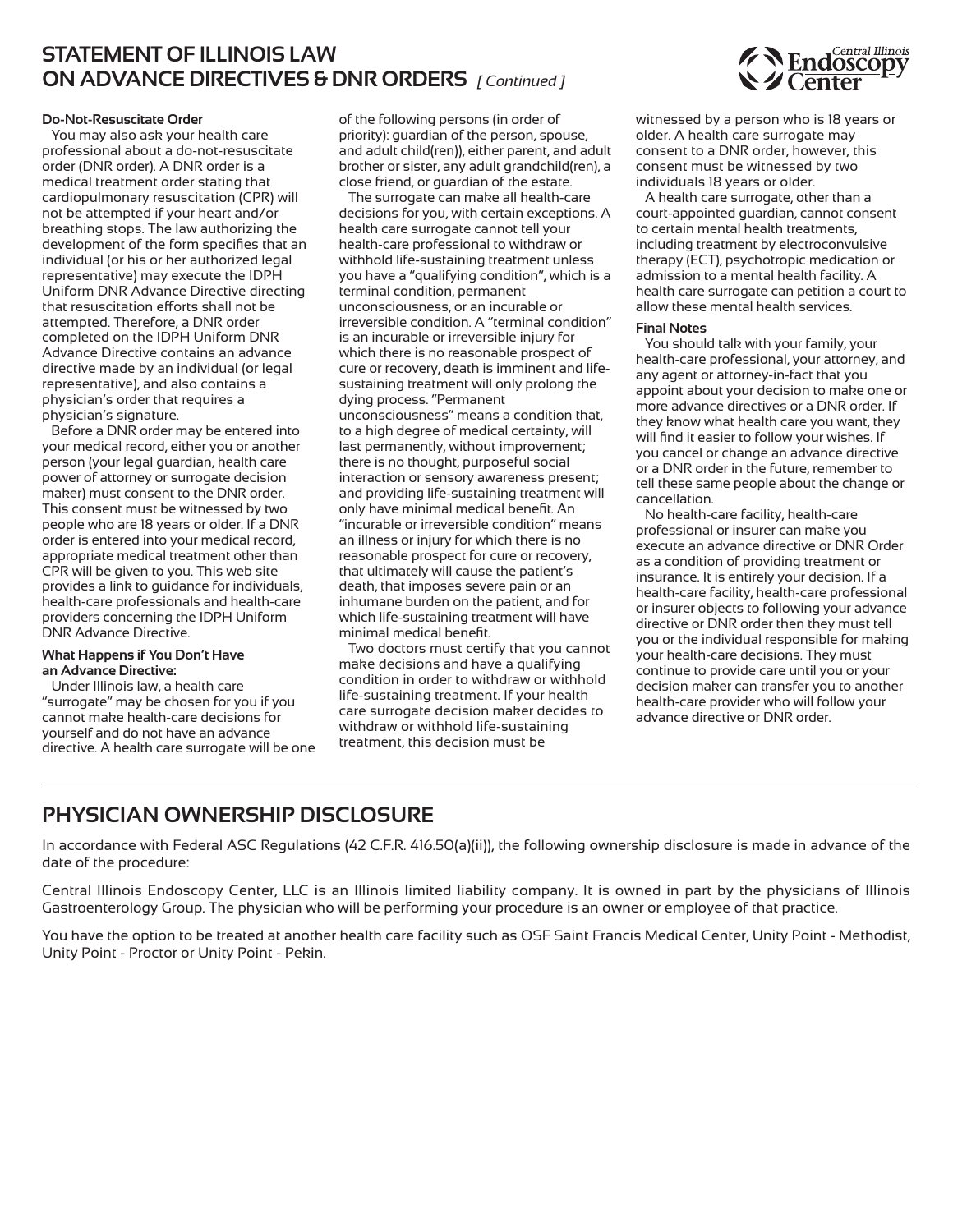# **fINANCIAl AGREEMENT**



#### **Medically Insured Patient:**

As a courtesy to our patients we will bill your insurance company. Please make sure all of your information is correct and up to date with us. Your insurance card(s) need to be presented at the time of your visit. If we are not provided with the correct information, you will be billed and are responsible for the services rendered.

#### **Provider Coverage:**

The endoscopy center will pre-certify your procedure to ensure that our facility is covered but pre-certification is not a guaranty of payment. It is the patient's responsibility to know the specific terms and provisions of the coverage provided in the insurance policy. If your insurance denies the claim due to plan provisions or for any reason, you will be responsible for the balance.

#### **Payment Methods:**

- We accept cash, check, MasterCard, or Visa.
- Self-pay procedures must be paid in full on or before the day the services are performed other than pathology which will be billed if those services are utilized.
- Payment Plans can be set up if necessary with no interest charged.
- Accounts past due may be assigned to TH Professional and Medical Collections for additional collection activity.

#### All no-shows and late cancellations will be billed \$95. (To avoid charges please notify us within 24 hrs.)

Central Illinois Endoscopy strives to provide the best possible care to our patients. Your understanding of our financial procedures is important to our relationship. If you are unclear of your financial responsibilities or our Financial Policies please feel free to contact our billing department at 309.495.1149.

Please provide CIEC with a contact number you would like your messages left on. If you prefer that a message not be left on a voice mail please specify below. By signing you authorize CIEC to leave a message on he phone number provided.

**HIPAA:** By signing below I acknowledge that I have been given access to the center's Notice of Privacy Practice. I hereby authorize CIEC to furnish information to the insurance carrier(s) concerning my illness and/or treatments as required for the processing of medical benefits.

**Assignment and COllECTION fEEs:** I hereby assign CIEC all payments for medical services rendered to my dependent(s) or myself. I understand that this authorization will remain in effect for as long as my dependent(s) or I remain a patient. I understand that I am financially responsible to CIEC for the charges not covered by this assignment. In the event that I default on payment of my charges, I understand that I am also responsible for any costs incurred in the collection process. If this account is sent to collections, the fees are typically 30 to 50% of my bill, plus court costs and attorney fees, and this charge will be added to my balance due. A photocopy of this agreement shall be as valid as the original.

Central Illinois Endoscopy strives to provide the best possible care to our patients. Your understanding of our financial procedures is important to our relationship. If you are unclear of your financial responsibilities or our Financial Policies please feel free to contact our billing department at (309) 495-1149.

I acknowledge that I have read and agree with the above Financial Policy. I recognize that I am ultimately responsible for the **timely payment of my account.**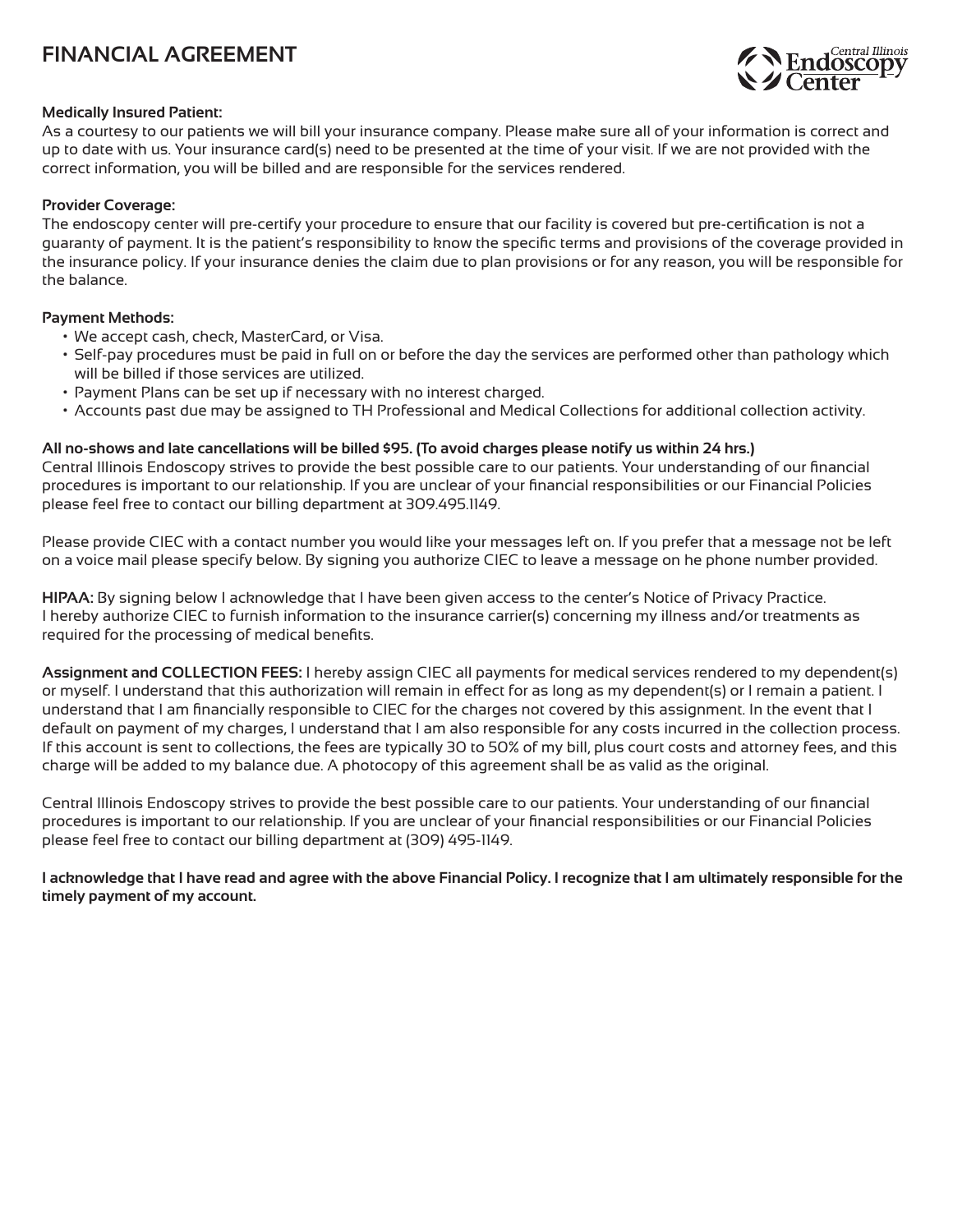# **fINANCIAl POlICy & PATIENT AGREEMENT**

Thank you for choosing Illinois Gastroenterology Group, LLC as you healthcare provider. We are committed to providing you with the best possible medical care for the successful treatment of your condition. If you have special needs we are here to work with you. Your clear understanding of our Financial Policy is important to our professional relationship. We request you read and sign below. A copy will be returned for your records. Please contact our Billing Department if you have any questions at 847-244-6320.

Our office participates with a variety of insurance plans. It is your responsibility to:

- Bring your insurance card to every visit.
- Be prepared to pay your co-pay at each visit. Payment may be made by cash, check, or credit card.
- For medical care not covered under your insurance, payment in full is due at the time of the service. Unless prior arrangements have been made with our billing department.

#### **self Pay**

Self-Pay is defined by IGG as not having any insurance or program taking financial responsibility for the patients bills. In these circumstances, we may offer discounted self-pay rates and/or bundled service options. We expect payment at the time of service unless prior arrangements have been made with our Billing Dept. If you are unable to pay for necessary medical care, it is your responsibility to inform us prior to the visit.

#### **Medicare**

We accept Medicare assignment. As a Medicare patient you are responsible only for the difference between the approved charge and the amount Medicare pays, and your deductible. If you have supplemental insurance we will be happy to bill it directly for you. You will receive a bill after your insurance has paid.

#### **HMO/PPO**

All CO-Payments are due at the time of the service. We are members of most but not all plans. You are responsible for verifying that we are providers for your plan. If you are an HMO member you must provide us with a referral form at the time of the service. It is the patient's responsibility to know your insurance and to know when referrals or pre-authorization is required. If you do not have a referral, your visit may be rescheduled, or you may be financially responsible.

#### **Insurance**

As a courtesy to our patients, we will file your claims to your insurance company. Please keep in mind, however, that your insurance policy is a contract between you and your insurance company and our practice is not a part of that contract. We cannot bill your insurance company unless you provide us with all required insurance information including a copy of your card and a signed assignment of benefits form. It is your responsibility to determine what benefits are covered by your insurance plan. The balance of your account is your responsibility whether your insurance company pays or not. If your insurance company has not paid your claim in 45 days, the balance will be transferred to you and becomes your responsibility.

#### **Cancellation Policy**

Cancellation of an appointment is required 24-hours in advance of scheduled appointment. Office appointments which are missed without notification may be subject to a \$50.00 cancellation fee. Procedure cancelations require 5-7 business day advance notice, without notification they may be subject to a \$150.00 cancelation fee. In addition, patients who no-show repeatedly, may be denied future appointments. This is not only a courtesy to your physician but provides opportunity for another patient in need to be seen.

Special unavoidable circumstances may impact on fee being waived but only with management approval.

#### **surgical Procedures**

If you are scheduled for a surgical procedure by our office at a local hospital or an ambulatory surgical center. Please be aware there are separate service components for which you will be billed separately:

- **1** Physician's Professional Charge. Your physician will bill this charge separately to you. This billing is for the physician's professional services that are provided during your procedure.
- **2** Facility Charge. This billing is for the use of the Hospital or Ambulatory Surgery Center in which your procedure is being performed.
- **3** Laboratory and Pathology Charge. If you have blood drawn and or/a biopsy taken you will receive a bill from the laboratory and pathologist that processes you blood work or biopsy.
- **4** Anesthesia Professional Charge. If your procedure utilizes the services of the anesthesia provider, this professional charge will be billed separately to you. This billing is for the anesthesia provider's professional services that are provided during your procedure.

#### **Medical Record Copying**

All medical record copy requests must be in writing, dated, signed, and designating where the records are to be sent and what documents are to be copied. The medical information is accessible to the patient or their representative with signed authorization. The cost associated with copying medical records is made payable in advance and dependent on the number of pages. Our medical records department will provide you with the fee information and time frame for processing your request after review of your chart. Copies of records for the purpose of referral or continuation of patient's medical care does not have an associated cost.

#### **form fee Procedure**

These are the current fees that will be charged on our frequently requested forms:

- **1** Routine school/work physical exam form: \$25
- **2** Handicap forms: \$5
- **3** Disability forms: \$35
- **4** Personal Letters (employment, airline, life insurance etc. non-excuse): \$15
- **5** FMLA forms: \$35
- **6** Assisted Living forms: \$15

#### **Non-sufficient funds (Nsf)**

Returned checks will incur a \$25.00 service fee for the first check. Second NSF will result in a \$50.00 service fee and patient will be on a cash or credit card payment method only status. **Collection**

In the event of non-payment of the Doctor's bill, the Doctor shall be entitled to the right of recovery of 20% for collection expenses, including court costs and attorney's fees. Late fees of \$25.00 and interest of .0125% could also be incurred for the purpose of obtaining payment of the amount due. If your account does go to a collection agency or we are listed in a bankruptcy suit you may be dismissed as a patient from our practice at your physician's discretion.

Our practice firmly believes that good physician/patient relationship is based upon understanding and good communication. Questions about financial arrangements should be directed to the Billing Department

Please sign that you have read, understand and agree to this Financial Policy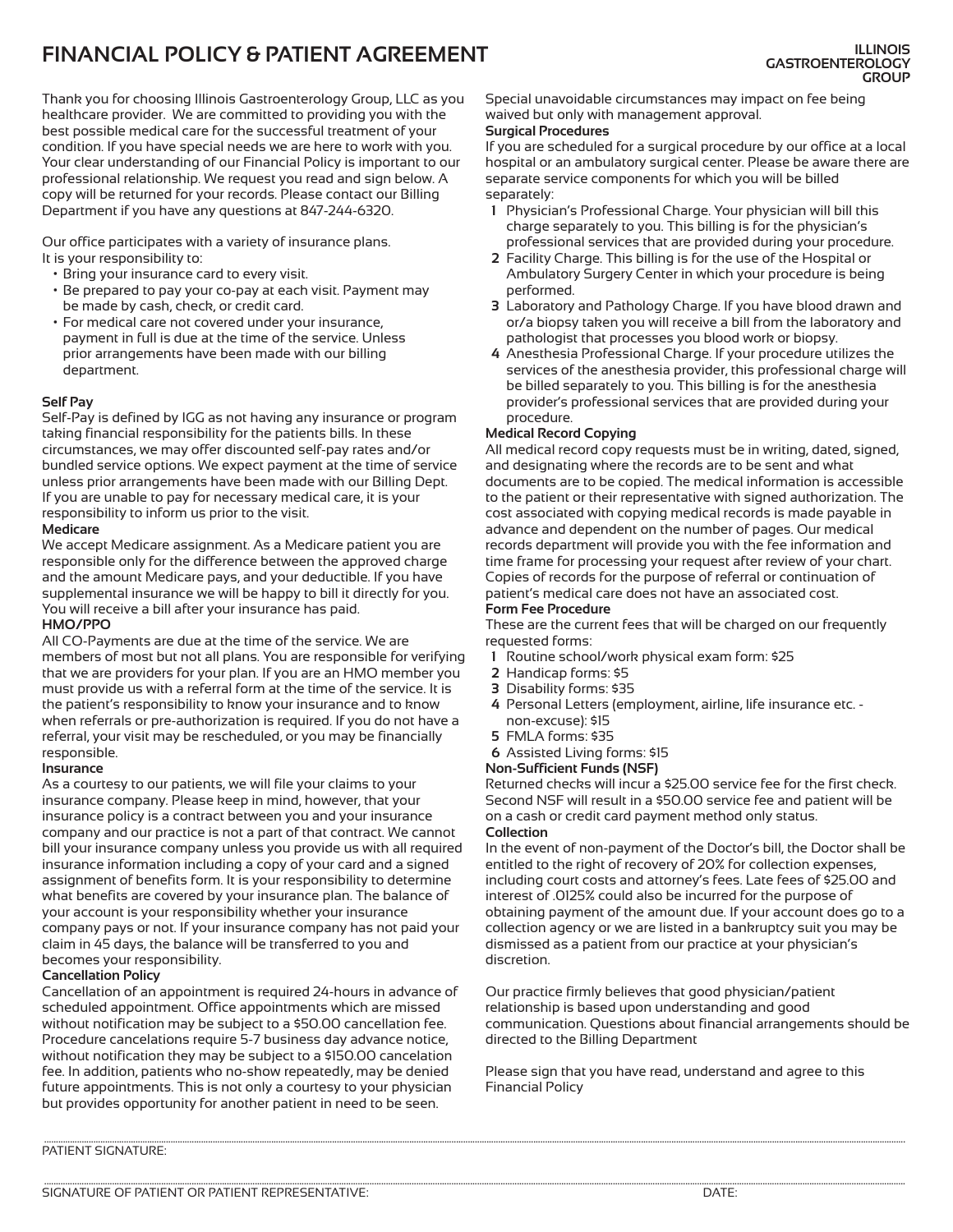### **AUTHORIzATION TO UsE & DIsClOsE PATIENT HEAlTH INfORMATION**



| To release the health information of:                                                                                                                                                                                                                                                                                                                                                                  |  |  |
|--------------------------------------------------------------------------------------------------------------------------------------------------------------------------------------------------------------------------------------------------------------------------------------------------------------------------------------------------------------------------------------------------------|--|--|
|                                                                                                                                                                                                                                                                                                                                                                                                        |  |  |
|                                                                                                                                                                                                                                                                                                                                                                                                        |  |  |
|                                                                                                                                                                                                                                                                                                                                                                                                        |  |  |
| To release such health information to: ILLINOIS GASTROENTEROLOGY GROUP                                                                                                                                                                                                                                                                                                                                 |  |  |
|                                                                                                                                                                                                                                                                                                                                                                                                        |  |  |
|                                                                                                                                                                                                                                                                                                                                                                                                        |  |  |
| Releasing Entity: CENTRAL ILLINOIS ENDOSCOPY CENTER, LLC<br>Dates of service:                                                                                                                                                                                                                                                                                                                          |  |  |
| Authorization to release the following health-related information:<br>$\Box$ Discharge Summary $\Box$ Pathology Report(s) $\Box$ Emergency Record(s) $\Box$ History & Physical<br>$\Box$ Operative Report(s) $\Box$ Itemized Billing Statement $\Box$ Consultation(s) $\Box$ Laboratory Report(s)<br>$\Box$ Progress Notes $\Box$ Treatment Plan(s) $\Box$ Visual Depictions of Operative Procedure(s) |  |  |
| $\Box$ Entire Medical Record<br>This Authorization will remain in effect:<br>$\Box$ Until the earlier to occur of the date the Releasing Entity fully complies with this Authorization or 120 days from the date<br>of this Authorization.                                                                                                                                                             |  |  |

#### **I understand that:**

- the information disclosed pursuant to this Authorization may be subject to redisclosure by the Recipient and is no longer protected by applicable federal and Illinois law.
- I may refuse to sign this Authorization and the Releasing Entity may not condition my treatment on whether I sign this Authorization.
- I may revoke this Authorization in writing at any time. The revocation will be effective when the Releasing Entity receives my written notice, except that the revocation will not affect any prior action undertaken by the Releasing Entity in reliance on this Authorization before the Releasing Entity received my written notice of revocation.

I have read and understand the terms of this Authorization, and I am knowingly and voluntarily authorizing the Releasing Entity to use or disclose my health information in the manner which is described in this Authorization.

\_\_\_\_\_\_\_\_\_\_\_\_\_\_\_\_\_\_\_\_\_\_\_\_\_\_\_\_\_\_\_\_\_\_\_\_\_\_\_\_\_\_\_\_\_\_\_\_\_\_\_\_\_\_ \_\_\_\_\_\_\_\_\_\_\_\_\_\_\_\_\_\_\_\_\_\_\_\_\_\_\_\_\_\_\_\_\_\_\_\_\_\_\_\_\_\_\_\_\_\_\_\_\_\_\_

\_\_\_\_\_\_\_\_\_\_\_\_\_\_\_\_\_\_\_\_\_\_\_\_\_\_\_\_\_\_\_\_\_\_\_\_\_\_\_\_\_\_\_\_\_\_\_\_\_\_\_\_\_\_ \_\_\_\_\_\_\_\_\_\_\_\_\_\_\_\_\_\_\_\_\_\_\_\_\_\_\_\_\_\_\_\_\_\_\_\_\_\_\_\_\_\_\_\_\_\_\_\_\_\_\_

Signature of Patient or Legal Representative **Date/Time** 

\_\_\_\_\_\_\_\_\_\_\_\_\_\_\_\_\_\_\_\_\_\_\_\_\_\_\_\_\_\_\_\_\_\_\_\_\_\_\_\_\_\_\_\_\_\_\_\_\_\_\_\_\_\_

Signature of Witness and Communications of Witness Date/Time

If Signed by Legal Representative, Relationship to Patient